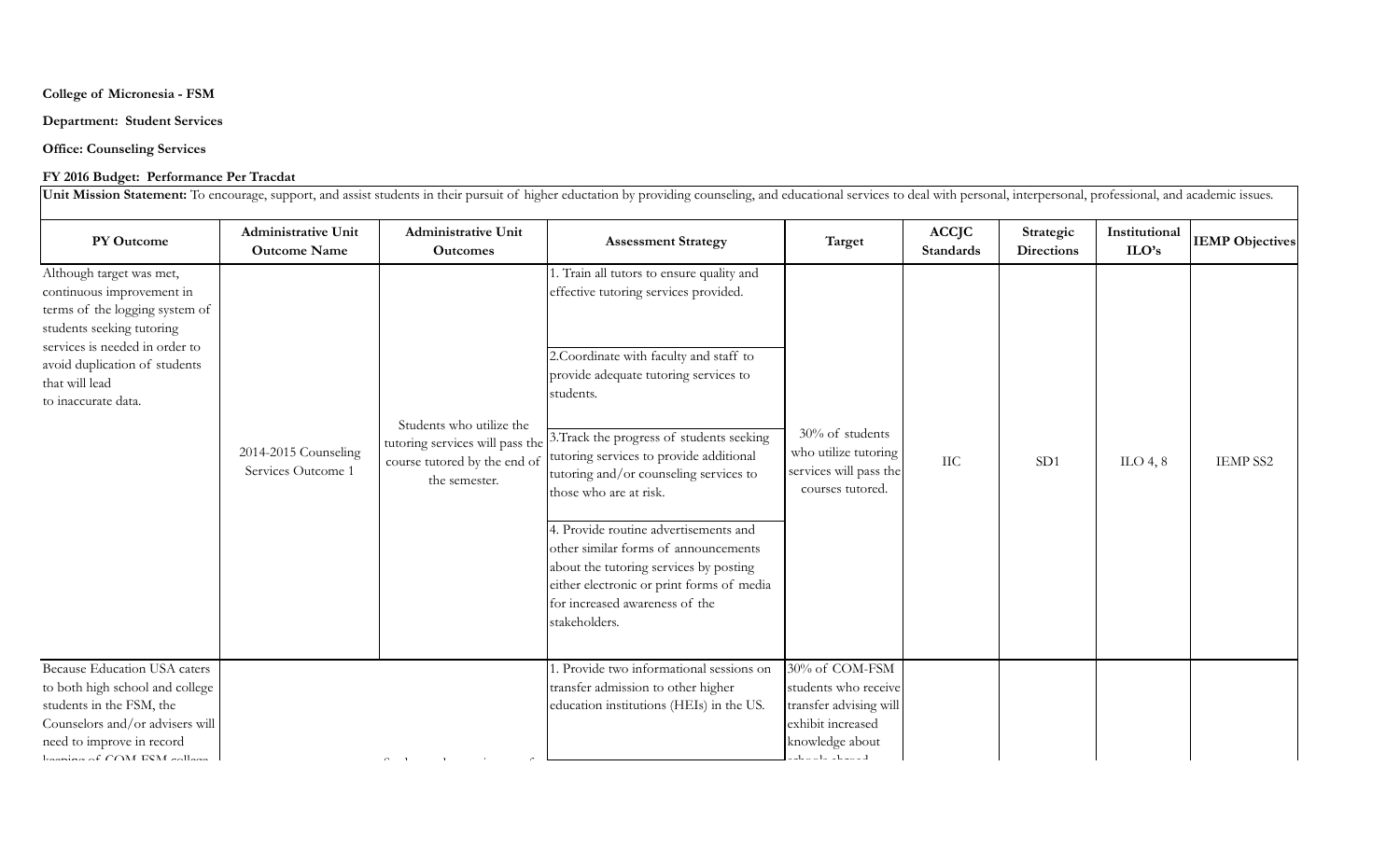| кеерing or COM-F5M conege<br>students who utilize and benefit<br>from the service.                                                                                                                                                           | 2014-2015 Counseling<br>Services Outcome 2 | advising through the<br>counseling office and<br>Education USA advising<br>center will exhibit increased<br>knowledge about schools<br>abroad. | Students who receive transfer $\boxed{2}$ . Coordinate and host College Fair to<br>provide students information of the broad<br>selections of colleges available.<br>3. Distribute students with informational<br>brochures, flyers, and other similar forms<br>of printed campaign materials on<br>transferring to other HEIs. | 90% positive rating<br>on the satisfaction<br>survey administered<br>to a randomly<br>selected sample of<br>participants of<br>transfer advising<br>workshops.       | IIC       | SD1 | ILO $6$     | <b>IEMP SS2</b> |
|----------------------------------------------------------------------------------------------------------------------------------------------------------------------------------------------------------------------------------------------|--------------------------------------------|------------------------------------------------------------------------------------------------------------------------------------------------|---------------------------------------------------------------------------------------------------------------------------------------------------------------------------------------------------------------------------------------------------------------------------------------------------------------------------------|----------------------------------------------------------------------------------------------------------------------------------------------------------------------|-----------|-----|-------------|-----------------|
| Enhancecollaboration with<br>other staff to provide a better<br>venue for Career Week<br>activities. Although target was<br>met, the venue for the Career<br>Week activities were not suitable<br>for the number of participants<br>present. | 2014-2015 Counseling<br>Services Outcome 3 | Students will engage in<br>workshops, lectures, and<br>programs to enhance their<br>academic and professional<br>growth and development.       | . Provide career informational activity.<br>2. Distribute students with informational<br>brochures, flyers, and other similar forms<br>of printed campaign materials on<br>prospective careers and jobs.                                                                                                                        | 90% positive rating<br>on the satisfaction<br>survey administered<br>to a randomly<br>selected sample of<br>participants of<br>workshops, lectures,<br>and programs. | $\rm IIC$ | SD1 | ILO 5, 6, 7 | IEMP SS2 & 3    |
|                                                                                                                                                                                                                                              |                                            |                                                                                                                                                | 3. Conduct resume/interview workshop.<br>4. Coordinate and host Job Fair.                                                                                                                                                                                                                                                       | 30% of students<br>participating in<br>workshops, lectures,<br>and programs<br>facilitated by the<br>Counseling Office                                               |           |     |             |                 |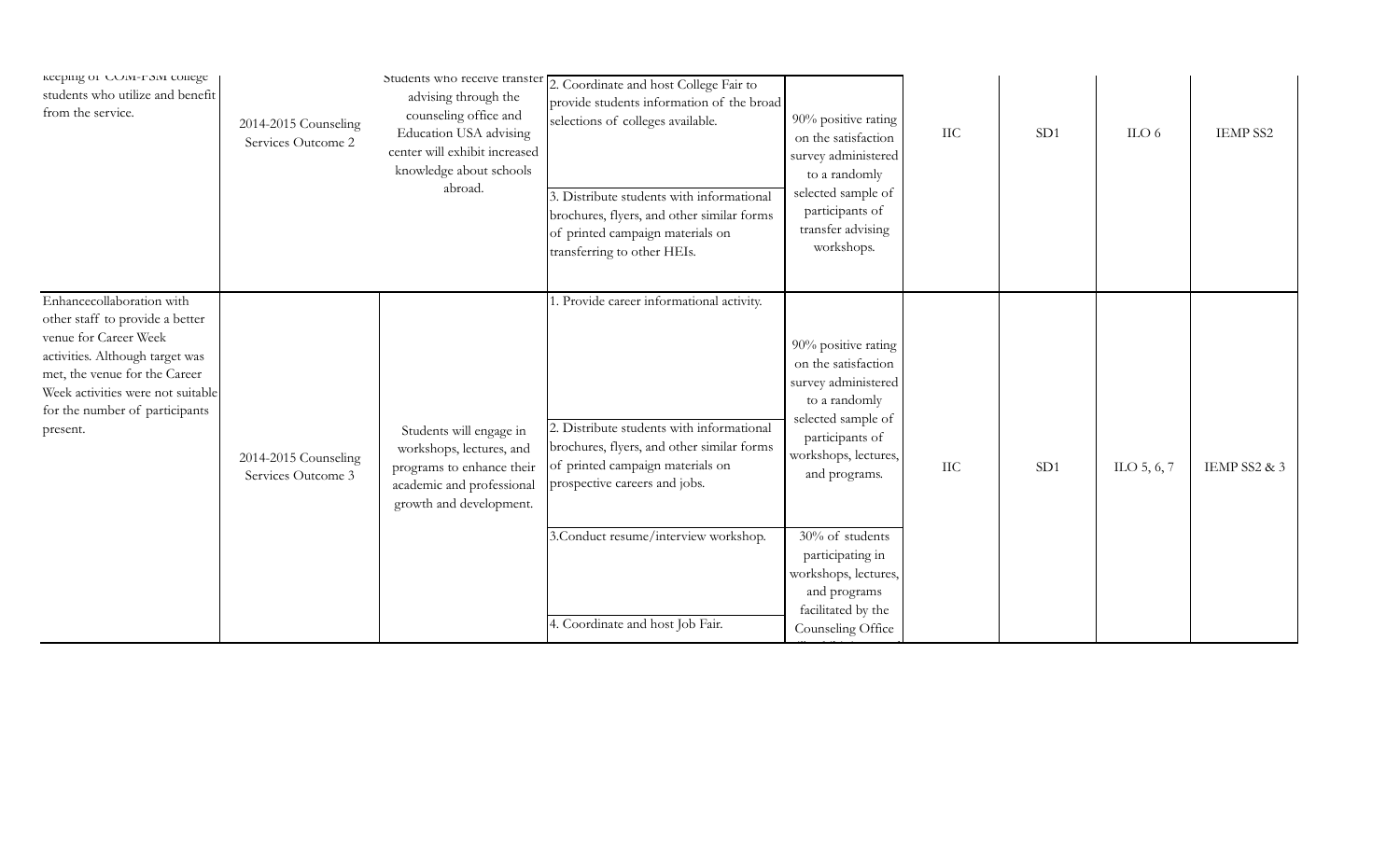# **College of Micronesia - FSM Department: Student Services Office: Counseling FY 2016 Budget: Budget Allocation to Performance**

### **Personnel Description Budget % Amount % Amount % Amount** Lead Counselor 33,640.00 50% 16,820 10% 3,364 40% 13,456 100% 33,640 Counselor 21,991.00 5% 1,100 20% 4,398 75% 16,493 100% 21,991 Counselor 55,000.00 100% 55,000 55,000 - - 100% 55,000 110,631.00 0.65912 **72,920** 0.07016 **7,762** 0.27071 **29,949** 100% 110,631 **Consumables** Supplies 2,000.00 25% 500 25% 500 50% 1,000 100% 2,000 Printing - - - - 0% - Reference materials 2,000.00 | CMP =  $\begin{array}{|c|c|c|c|c|c|c|c|c|} \hline \end{array}$  50% 1,000 | 1,000 | 100% 2,000 |  $\text{Commutation}$  - - - - - - - - - - - - - 0% -Utilities - - - - 0% - Fuel - - - - 0% - Repairs and maintenance  $\qquad - \qquad - \qquad - \qquad - \qquad - \qquad - \qquad - \qquad - \qquad 0\%$ Membership dues 300.00 25% 75 25% 75 50% 150 100% 300 Student activities **Student activities - 1** - 1 - 1 - 1 - 1 - 1 - 1 - 1 - 1 - 0% -Student recruitment  $\qquad \qquad \qquad \qquad \qquad \qquad \qquad \qquad \qquad \qquad \qquad \qquad \qquad \qquad \qquad \qquad -$ Accreditaton activities - - - - 0% - Staff development - - - - - - - - - - - - - - - - - - 0% Contingent fund  $\qquad \qquad \qquad \qquad \qquad \qquad \qquad \qquad \qquad \qquad \qquad \qquad \qquad \qquad -$ Miscellaneous/Others 2,000.00 - - 100% 2,000 100% 2,000 2,000 2,000 2,000 2,000 2,000 2,000 2,000 2,000 100% 2,000 2,000 2,000 2,000 2,000 2,000 2,000 2,000 2,000 2,000 2,000 2,000 2,000 2,000 2,000 2,000 2,000 2,000 2,000 AUO1 -Students who utilize tutoring services will pass the course tutored by the end of the semester. AUO2 -Students who receive transfer advising through the counseling office and Education USA advising center will exhibit increased knowledge about schools abroad. AUO3 -Students will engage in workshops, lectures, and programs to enhance their academic and professional growth and development.

### **Administrative Unit Outcome Name**